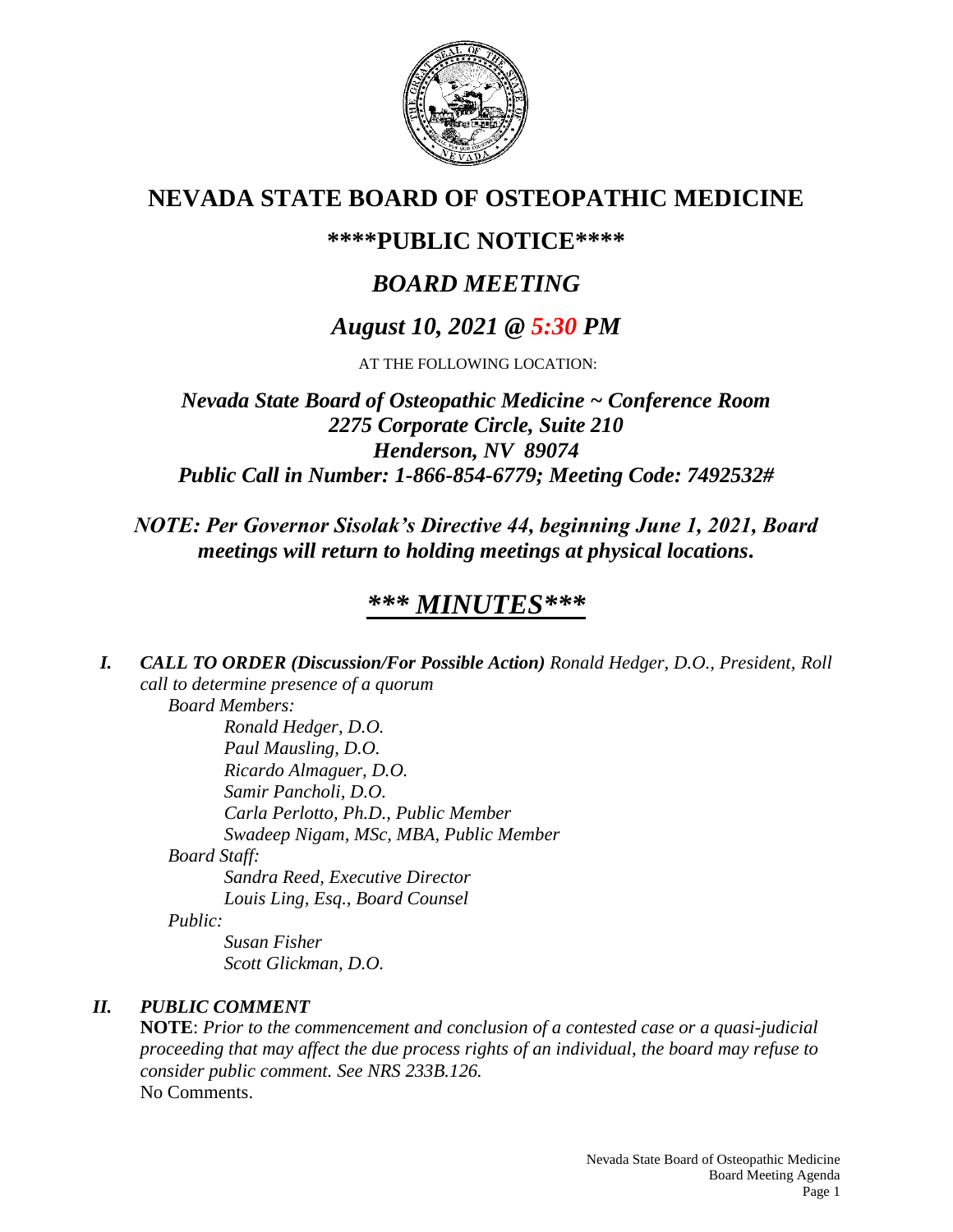## *III. APPROVAL OF BOARD MEETING MINUTES FROM JUNE 8, 2021 (Discussion/For Possible Action) Ronald Hedger, D.O., President*

Mr. Nigam made a motion to approve the minutes from June 8, 2021; seconded by Dr. Perlotto. There being no discussion, the minutes were approved by the Board.

## *IV. CONSENT AGENDA TO GRANT LICENSURE FOR OSTEOPATHIC PHYSICIANS, PHYSICIAN ASSISTANTS, SPECIAL EVENT AND SPECIAL LICENSES*

*(Discussion/For Possible Action) Ronald Hedger, D.O., President Under this item the Board may consider the recommendations of the Executive Director and/or President/Vice President to grant licensure to the below listed applicants. The Board may remove any applicant's name from the consent motion, but may not discuss the contents of the application for licensure without the applicant present following proper notice pursuant to the open meeting law.*

**Osteopathic Physician Name Specialty** *Allen Abello, D.O. Internal Medicine Ali Abtahi, D.O. Plastic Surgery Farhad Alikozai, D.O. Internal Medicine Daphne Antillon, D.O. Psychiatry Samir Bajwa, D.O. Internal Medicine Mary Cerni, D.O. Family Medicine Ellia Ciammaichella, D.O. Psychiatry Kory Cummings, D.O. Internal Medicine Randy Durbin, D.O. General Practice Rola Eid, D.O. Plastic Surgery Christopher Fullington, D.O. Family Medicine Donnielle Green, D.O. Internal Medicine Eric Gupta, D.O. Internal Medicine Felix Hernandez, III, D.O. OB/GYN Prashant Jadav, D.O. Internal Medicine Robert Johnson, D.O. Psychiatry Bhavik Kanzaria, D.O. Emergency Medicine Misty Kasky, D.O. Family Medicine Ryan Kasky, D.O. Family Medicine Amanda King, D.O. Psychiatry Brock Kitchen, D.O. Orthopedic Surgery Kathryn Kolonic, D.O. Family Medicine Trent Leavitt, D.O. Internal Medicine Chris Lee, D.O. Emergency Medicine Jeffrey Lee, D.O. Physical Medicine/Rehabilitation Sean Liyanage, D.O. Family Medicine Arlene Jane Sahara Losloso, D.O. Emergency Medicine Chea Lu, D.O. Family Medicine Sarah Moats, D.O. Internal Medicine Hieu Nguyen, D.O. Family Medicine Jane Ohde, D.O. General Surgery Amit Parekh, D.O. Orthopedic Surgery Amish Patel, D.O. Physical Medicine/Rehabilitation Sundip Patel, D.O. Urologic Surgery David Pratt, D.O. Family Medicine Lawrence Ricci, D.O. Diagnostic Radiology Paul Riuli, D.O. Internal Medicine*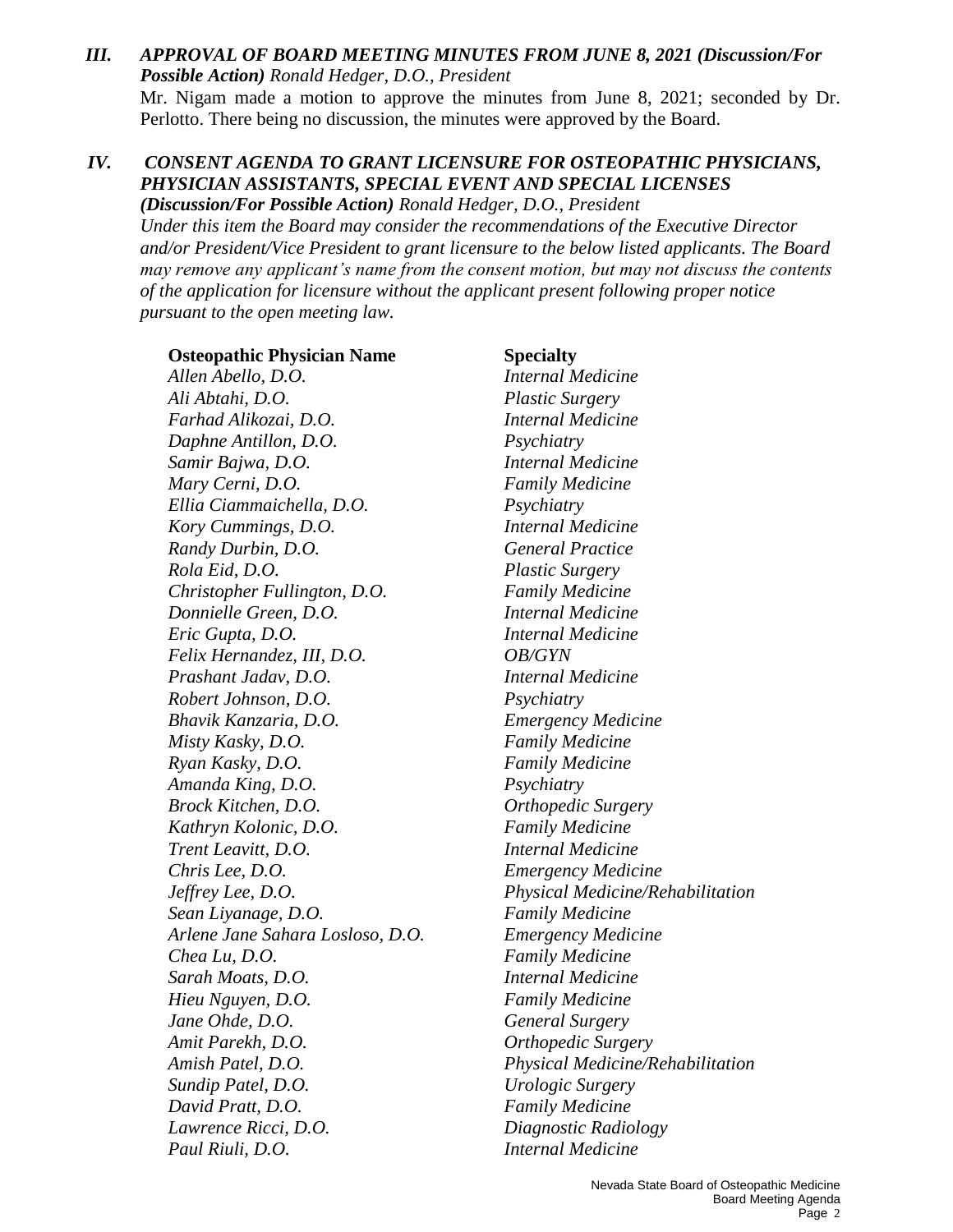*Bernard Roscoe, D.O. Family Medicine Nathaina Smith, D.O. Family Medicine Princess Krisma Swanson, D.O. Family Medicine Patricia Tu, D.O. Family Medicine Dana Vowels, D.O. Emergency Medicine Benjamin Willford, D.O. Family Medicine Darren Whittemore, D.O. Dermatopathology*

*Eva Demeter, PA-C Ryan West, D.O. Michael Eastman, PA-C Ryan West, D.O. Michael Hernandez, PA-C* Active-Not Working *Dalton Laut, PA-C Victor Klausner, D.O. Miah Mollay, PA-C DanielPark, D.O. Michael Scott, PA-C Ryan West, D.O.*

#### *Special Licenses NRS.633.411:*

*Humza Ahmed, D.O. UNR Internal Medicine Jonathan Chakrian, D.O. VHS General Surgery Yongwoon Huh, D.O. Mountain View Transitional Jared Keele, D.O. Mountain View Transitional Shelbie Kirkendoll, D.O. VHS General Surgery Jaron Matsunaka, D.O. UNR Internal Medicine Nicholas Molby, D.O. UNR Family Medicine Adam Ryave, D.O. UNLVSOM Family Medicine Shafquat Saif, D.O. UNR Internal Medicine Nishitha Shekhar, D.O. UNR Internal Medicine Sannah Vasaya, D.O. Valley Hospital Neurology*

*Joseph Solberg, D.O. Physical Medicine/Rehabilitation*

### *Physician Assistant Supervising Physician*

*Yamah Anwari, D.O. Mountain View Internal Medicine Jordan Ash, D.O. UNLVSOM Emergency Medicine Yama Babary, D.O. Southern Hills Family Medicine Tyler Bean, D.O. Mountain View Emergency Medicine Diego Galindo, D.O. Mountain View General Surgery Danielle Garner, D.O. Mountain View Emergency Medicine Dallin Gillette, D.O. Mountain View General Surgery Joel Haines, D.O. Mountain View Emergency Medicine Geethu James, D.O. Southern Hills Family Medicine Martin Larsen, D.O. Mountain View General Surgery Akash Lohia, D.O. Mountain View Physical Medicine/Rehabilitation Grant Myres, D.O. Mountain View Anesthesiology Christopher Richards, D.O. Mountain View Emergency Medicine Rebeka Stephen, D.O. UNLVSOM Emergency Medicine Jordan Valenta, D.O. Mountain View Internal Medicine Charles Worth, D.O. UNLVSOM Emergency Medicine*

Dr. Mausling made a motion to approve the licensees as written; seconded by Mr. Nigam. There being no discussion, the Board approved licensure.

## *V. +CONSIDERATION/APPROVAL OF SETTLEMENT AGREEMENT AND ORDER REGARDING SCOTT GLICKMAN, D.O. (Discussion/For Possible Action) (Board may*

*go into closed session pursuant to NRS 241.030 to move to a closed session because the discussion will have to do with this applicant's character, alleged misconduct, professional competence, or similar items). Ronald Hedger, D.O., President*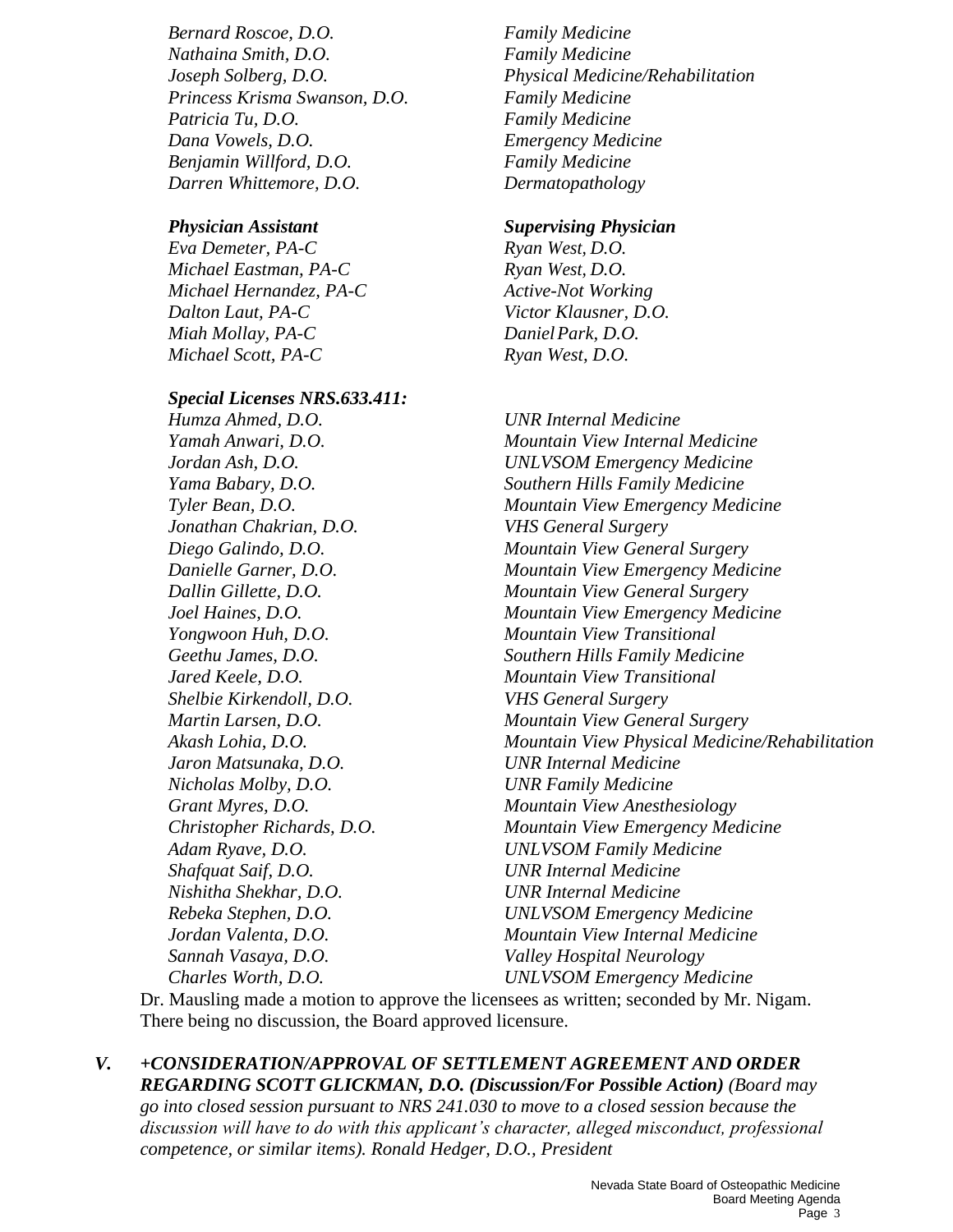Dr. Hedger asked Dr. Glickman if he would prefer an open or closed session. Dr. Glickman chose a closed session. A motion was made by Dr. Hedger to go into a closed session; seconded by Dr. Perlotto and approved by the Board. After returning to open session, Dr. Mausling made a motion to accept the settlement agreement and order, seconded by Dr. Pancholi. The motion was approved by the Board.

# *VI. CONSIDERATION/ACTION REGARDING UPDATED REVISED POLICY STATEMENTS FOR CONTINUING EDUCATION AUDITS AND FINANCIAL*

*POLICIES, (Discussion/For Possible Action) Ronald Hedger, D.O., President* Ms. Reed noted that a proposed section for investments was added to the financial policy. Mr. Ling noted that statute requires the Board to invest in a bank, credit union, and/or savings and loan located in Nevada. Statute allows for investment in a CD, if offered through a state bank or credit union. Mr. Nigam made a motion to approve the revised financial policy, seconded by Dr. Hedger. The motion was approved by the Board.

Ms. Reed noted the Board previously approved an updated Continuing Medical Education (CME) audit policy. She explained the current audit process and noted Board staff repeatedly sent communications to licensees who were deficient in CMEs to provide proof of the deficient CMEs or pay the fine. As of the Board meeting date, dozens of licensees remain in violation of the CME requirements. Discussion ensued that indicated that the proposed policy would need further consideration and revision by Board staff and Board counsel. Therefore, the item was tabled until the next Board meeting. Dr. Hedger noted such.

# *VII. EXECUTIVE DIRECTOR'S REPORT*

- *a. Financial Statements* Ms. Reed noted the fiscal year report for 2020-2021 is included in the packet.
- *b. Licensing* Number of licensees continue to go up.
- *c. Board Appointments* Dr. Pancholi and Mr. Nigam were both reappointed to the Board for another 4-year term as of July 1, 2021.

## *VIII. LEGAL REPORT (Discussion/For Possible Action) by Louis Ling, Board Counsel and/or Justin Taruc, Deputy Attorney General*

Dr. Hedger asked Mr. Ling to report on AB471, which relates to reporting of cancer cases to a state database. Mr. Ling noted the bill passed and was effective July 1, 2021. Mr. Ling and Ms. Reed will research the new requirements and report back to the Board.

## *IX. LEGISLATIVE UPDATE (Discussion/For Possible Action) by Susan Fisher, Board Government Affairs/Lobbyist*.

Ms. Fisher noted that she will also put together information for the Board on AB471. She noted that many legislators will not be running for re-election next year, which will create a lot of turnover of legislators for the next session. She added the Governor has selected a new Chief of Staff.

- *X. ITEMS FOR FUTURE DISCUSSION/ACTION/UPCOMING AGENDA* No items.
- *XI. PRESIDENT'S REPORT on Board Business, Ronald Hedger, D.O., President* No report.

# *XII. PUBLIC COMMENT*

No Comments.

Dr. Hedger made a motion to adjourn, seconded by Dr. Pancholi, and approved by the Board.